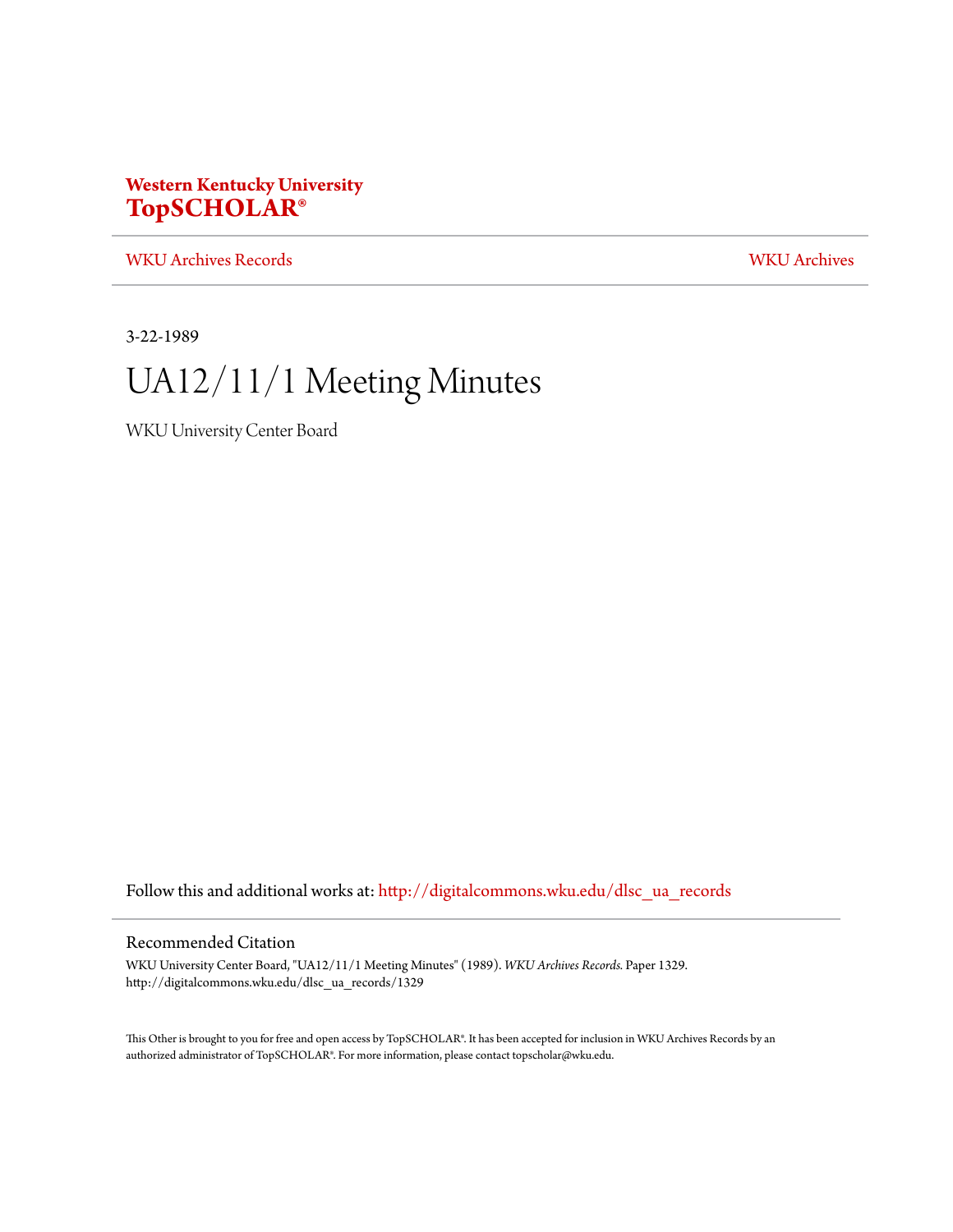#### MINUTES

#### UNIVERSITY CENTER BOARD

Wednesday, March 22, 1989

The regular meeting of the spring semester of the University Center Board was called to order on Wednesday, March 22, 1989, at 3:30 p.m. in room 226 of the Downing University Center. The roll was called with 17 present.

#### REPRESENTATIVE REPORTS

•

•

•

#### **Associated Student Government**

ASG is working on moving spring back a week so that WKU's break will be the same as other universities in Kentucky. ASG is also trying to get another residense hall on the hill. During finals, ASG will have a study room (DUC 126) from 10 to 8am. Refreshments will be provided. ASG will have a banquet on April 18. Also, elections are in April.

#### Interfraternity Council

IFC's constitution was passed. April 17-23 is Greek Week. There will be an all greek mixer April 27 from 8 p.m. to midnight at the FAC amphitheater. Thumper and the Plaid Rabbits will perform. IFC has a tutoring service for **fraternity members.** 

#### Panhellenic Council

There will be a rush picnic April 12 from 2-4 on the south lawn of DUC. The academic banquet will be March 22 at 7:30 p.m. in Garrett. The advisors' luncheon will be March 23 in DUC at noon. Advisors' appreciation day is March 23. SEPC (Panhellenic conference) is April 8-10.

#### Black Student Alliance

BSA will have an interest meeting March 22 at 8:00 p.m. at Gatti's. There will be a talk show on April 19th.

#### Residence Hall Association

John Osbourne is taking suggestions on how to improve the residence halls. A proposal was passed for NACURH and KACURH . These committees work closely with other universities. RHA passed an amendment for RAs and directors to be certified in first aid and CPR.

#### COMMITTEE REPORTS

Chairman Curtis Barman said he was sorry there was no slide show. He encouraged everyone to get their program planning to him so that it could be placed in the **abacus.** 

Vice chairperson Missy McCubbin said she is sending evaluations to committees. UCB may have a retreat. Please let Missy know if you have any ideas for a end of the year activity.

#### STANDING COMMITTEES

#### **Concert**

Battle of the Bands is over. The winners will play in Niteclass on March 29. Friedhaffer will be in Niteclass on April 5 at 7:30 p.m. Alex Cole will be here April 10 in the DUC theatre at 7:30 p.m. Freedom of Expression will perform April 28.